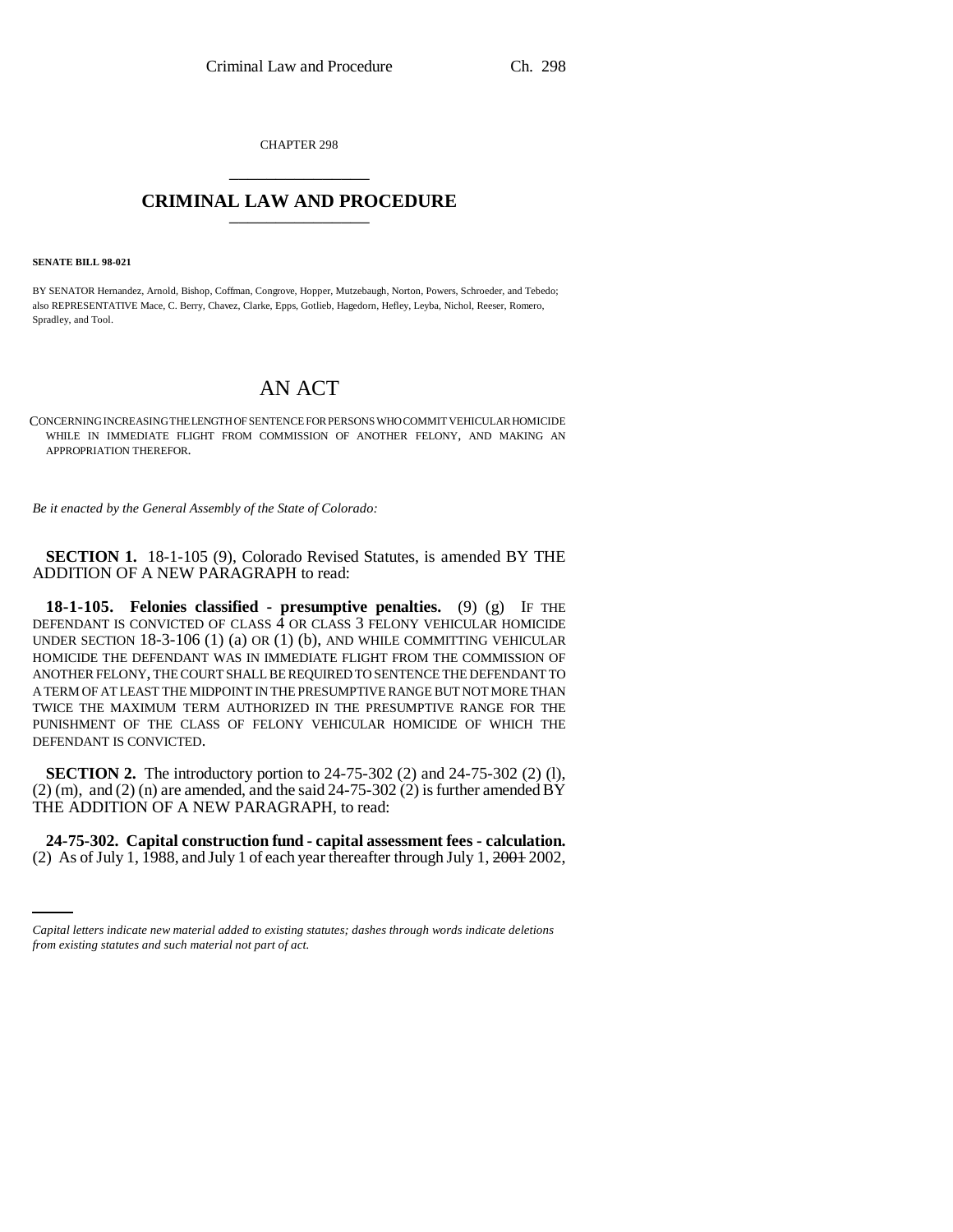## Ch. 298 Criminal Law and Procedure

a sum as specified in this subsection (2) shall accrue to the capital construction fund. The state treasurer and the controller shall transfer such sum out of the general fund and into the capital construction fund as moneys become available in the general fund during the fiscal year beginning on said July 1. Transfers between funds pursuant to this subsection (2) shall not be deemed to be appropriations subject to the limitations of section 24-75-201.1. The amount which shall accrue pursuant to this subsection (2) shall be as follows:

(l) On July 1, 1999, three hundred twenty-three thousand nine hundred ninety-eight dollars pursuant to H.B. 97-1186, enacted at the first regular session of the sixty-first general assembly, PLUS THREE THOUSAND EIGHT HUNDRED FORTY DOLLARS PURSUANT TO S.B. 98-021, ENACTED AT THE SECOND REGULAR SESSION OF THE SIXTY-FIRST GENERAL ASSEMBLY;

(m) On July 1, 2000, one hundred eighty-four thousand ninety dollars pursuant to H.B. 97-1186, plus four hundred seventy-eight thousand six hundred thirty-four dollars pursuant to H.B. 97-1077, enacted at the first regular session of the sixty-first general assembly, PLUS TWELVE THOUSAND TWO HUNDRED SEVENTEEN DOLLARS PURSUANT TO S.B. 98-021, ENACTED AT THE SECOND REGULAR SESSION OF THE SIXTY-FIRST GENERAL ASSEMBLY; and

(n) On July 1, 2001, one hundred fifty-four thousand six hundred thirty-six dollars pursuant to H.B. 97-1186, plus nine hundred five thousand seven hundred twenty-three dollars pursuant to H.B. 97-1077, enacted at the first regular session of the sixty-first general assembly, PLUS NINE THOUSAND EIGHT HUNDRED NINETY DOLLARS PURSUANT TO S.B. 98-021, ENACTED AT THE SECOND REGULAR SESSION OF THE SIXTY-FIRST GENERAL ASSEMBLY; AND

(o) ON JULY 1, 2002, THIRTEEN THOUSAND NINE HUNDRED SIXTY-TWO DOLLARS PURSUANT TO S.B. 98-021, ENACTED AT THE SECOND REGULAR SESSION OF THE SIXTY-FIRST GENERAL ASSEMBLY.

**SECTION 3.** Part 1 of article 1 of title 17, Colorado Revised Statutes, is amended BY THE ADDITION OF A NEW SECTION to read:

**17-1-128. Appropriation to comply with section 2-2-703.** (1) PURSUANT TO SECTION 2-2-703, C.R.S., THE FOLLOWING STATUTORY APPROPRIATIONS, OR SO MUCH THEREOF AS MAY BE NECESSARY, ARE MADE IN ORDER TO IMPLEMENT S.B. 98-021, ENACTED AT THE SECOND REGULAR SESSION OF THE SIXTY-FIRST GENERAL ASSEMBLY:

(a) FOR THE FISCAL YEAR BEGINNING JULY 1, 1999, IN ADDITION TO ANY OTHER APPROPRIATION, THERE IS HEREBY APPROPRIATED FROM THE CAPITAL CONSTRUCTION FUND CREATED IN SECTION 24-75-302, C.R.S., TO THE CORRECTIONS EXPANSION RESERVE FUND CREATED IN SECTION 17-1-116, THE SUM OF THREE THOUSAND EIGHT HUNDRED FORTY DOLLARS (\$3,840).

(b) (I) FOR THE FISCAL YEAR BEGINNING JULY 1, 2000, IN ADDITION TO ANY OTHER APPROPRIATION, THERE IS HEREBY APPROPRIATED, FROM THECAPITAL CONSTRUCTION FUND CREATED IN SECTION 24-75-302, C.R.S., TO THE CORRECTIONS EXPANSION RESERVE FUND CREATED IN SECTION 17-1-116, THE SUM OF TWELVE THOUSAND TWO HUNDRED SEVENTEEN DOLLARS (\$12,217).